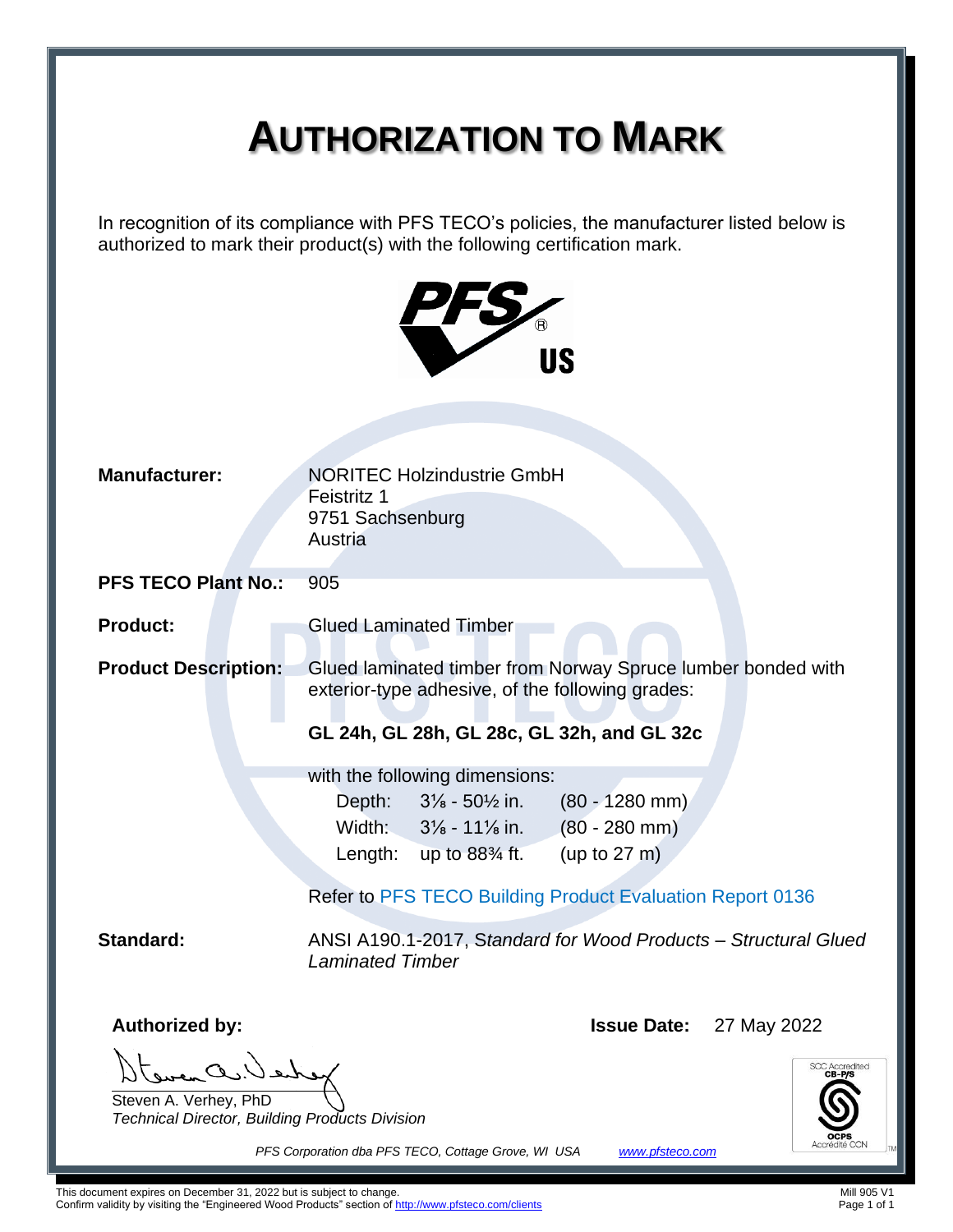

## HASSLACHER Glued Laminated Timber

NORITEC Holzindustrie GmbH

**Initial Acceptance:** 27 May 2022

**Version 1.0 Expiration:** 27 May 2023

**TYPE OF ACCEPTANCE Product Material – Wood, Plastics and Composites** CSI Section 06 18 13 – Glued Laminated Beams

**MANUFACTURER IDENTIFICATION NORITEC Holzindustrie GmbH**

Feistritz 1 9751 Sachsenburg Austria [www.hasslacher.com](http://www.hasslacher.com/)

### **DESCRIPTION OF THE PRODUCT EVALUATED**

This Building Product Evaluation Report (BPER) applies to glued laminated timber (GLT) manufactured by NORITEC Holzindustrie GmbH in accordance with ANSI A190.1, with in-plant manufacturing procedures approved by PFS TECO, and identified by brand name **HASSLACHER Glued Laminated Timber** or **HASSLACHER GLT**.

**HASSLACHER GLT** is composed of selected grades of kiln-dried Norway Spruce lumber ("laminations") with the grain direction of all laminations oriented parallel to the longitudinal axis of the GLT, with adjacent laminations face bonded with adhesive to form a composite structural glued member. Laminations may be comprised of multiple pieces that are end-jointed to create longer lengths. The adhesives used to manufacture **HASSLACHER GLT** are exterior-type adhesives meeting the requirements of ANSI 405.

**HASSLACHER GLT** is available in depths of 3⅛ to 50½ in. (80 to 1280 mm), widths 3⅛ to 11⅛ in. (80 to 280 mm), and lengths up to 88¾ ft. (27 m); elements outside these parameters are available as special components and are outside the scope of this Report. The maximum lamination thickness is 1¾ in. (45 mm). End joints comply with standards ANSI A190.1 and ASTM D3737. **HASSLACHER GLT** is produced in balanced layups only (i.e., with lamination grades placed symmetrically about the neutral axis of the GLT).

**HASSLACHER GLT** is intended for use as beams and columns in load bearing and non-load bearing applications.

## **CODES AND STANDARDS APPLICABLE TO PRODUCT**

- 2012, 2015, 2018, and 2021 editions of the International Building Code® (IBC)
- 2012, 2015, 2018, and 2021 editions of the International Residential Code® (IRC)
- 2015 and 2018 editions of the National Design Specification® (NDS®) for Wood Construction
- ANSI A190.1-2017, *Standard for Wood Products – Structural Glued Laminated Timber*
- ANSI 117-2015, *Standard Specification for Structural Glued Laminated Timber of Softwood Species*
- ASTM D3737-18, *Standard Practice for Establishing Allowable Properties for Structural Glued Laminated Timber (Glulam)*

#### **PROPERTIES REVIEWED**

Testing of **HASSLACHER GLT** was conducted in accordance with the applicable Codes and Standards. The evaluation of the

Verify current version at www.pfsteco.com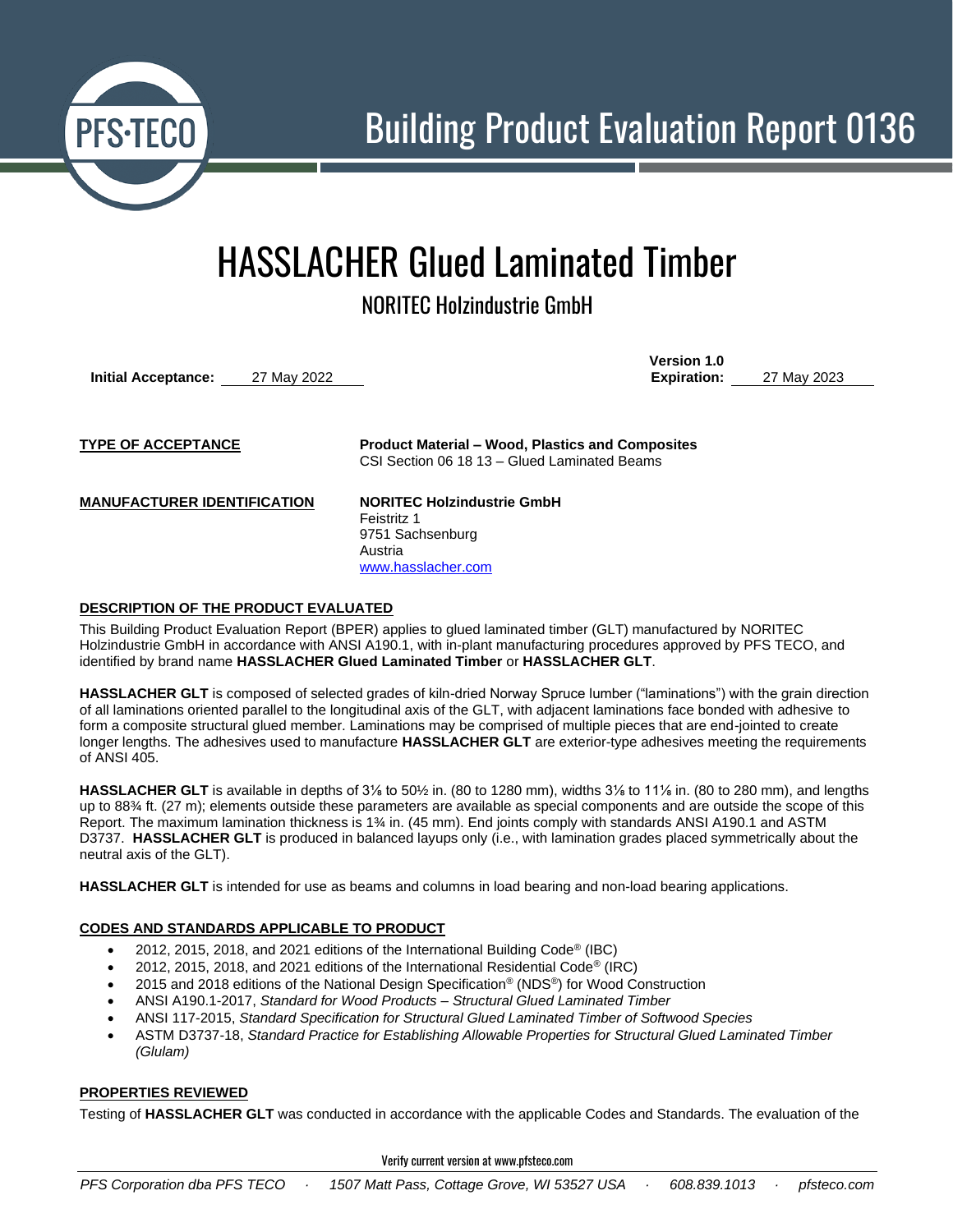

testing and analysis verified that the **HASSLACHER GLT** described in Table 1 complies with the requirements of ANSI A190.1.

## **DESIGN**

**HASSLACHER GLT** design properties and capacities are provided in Table 1 in this Report. **HASSLACHER GLT** can be used as elements in the design of structural systems, although the design of such systems is beyond the scope of this Report.

Fire resistance of **HASSLACHER GLT** can be calculated using Section 16.2 of the NDS.

#### **LIMITATIONS OF ACCEPTANCE**

The **HASSLACHER GLT** described in this Report comply with or are suitable alternatives to what is specified in those codes listed in the 'Codes and Standards Applicable to Product' section of this Report, subject to the following conditions:

- 1. The product described in this Report is limited to dry service conditions where the in-service equilibrium moisture content is less than 16%.
- 2. Design calculations, shop drawings and installation instructions must be furnished to the building official or authority having jurisdiction, verifying that **HASSLACHER GLT** beams are used in compliance with this Report and the requirements of the Engineer of Record (EOR).
- 3. Cutting or notching of **HASSLACHER GLT** beams is not permitted, unless provided for in the design.
- 4. **HASSLACHER GLT** beams are manufactured at the NORITEC manufacturing facility located in Sachsenburg, Austria. Quality control inspections are performed by PFS TECO or its recognized agent.

#### **DOCUMENTATION SUBMITTED**

Submitted data was provided in accordance with PFS TECO's *Certification and Inspection Policy: Glued Laminated Timber in Accordance with ANSI A190.1*. Test data and analysis was also provided and reviewed in accordance with ANSI A190.1.

#### **PRODUCT IDENTIFCATION**

**HASSLACHER GLT** beams and columns described in this Report are identified by a mark bearing the standard (ANSI A190.1), product name, production date and time, stress class, plant number (905), the PFS TECO Building Product Evaluation Report number (BPER 0136), and the PFS TECO certification mark (as shown in Fig. 1).



**Fig. 1**: PFS Check Certification Mark with United States country identifier